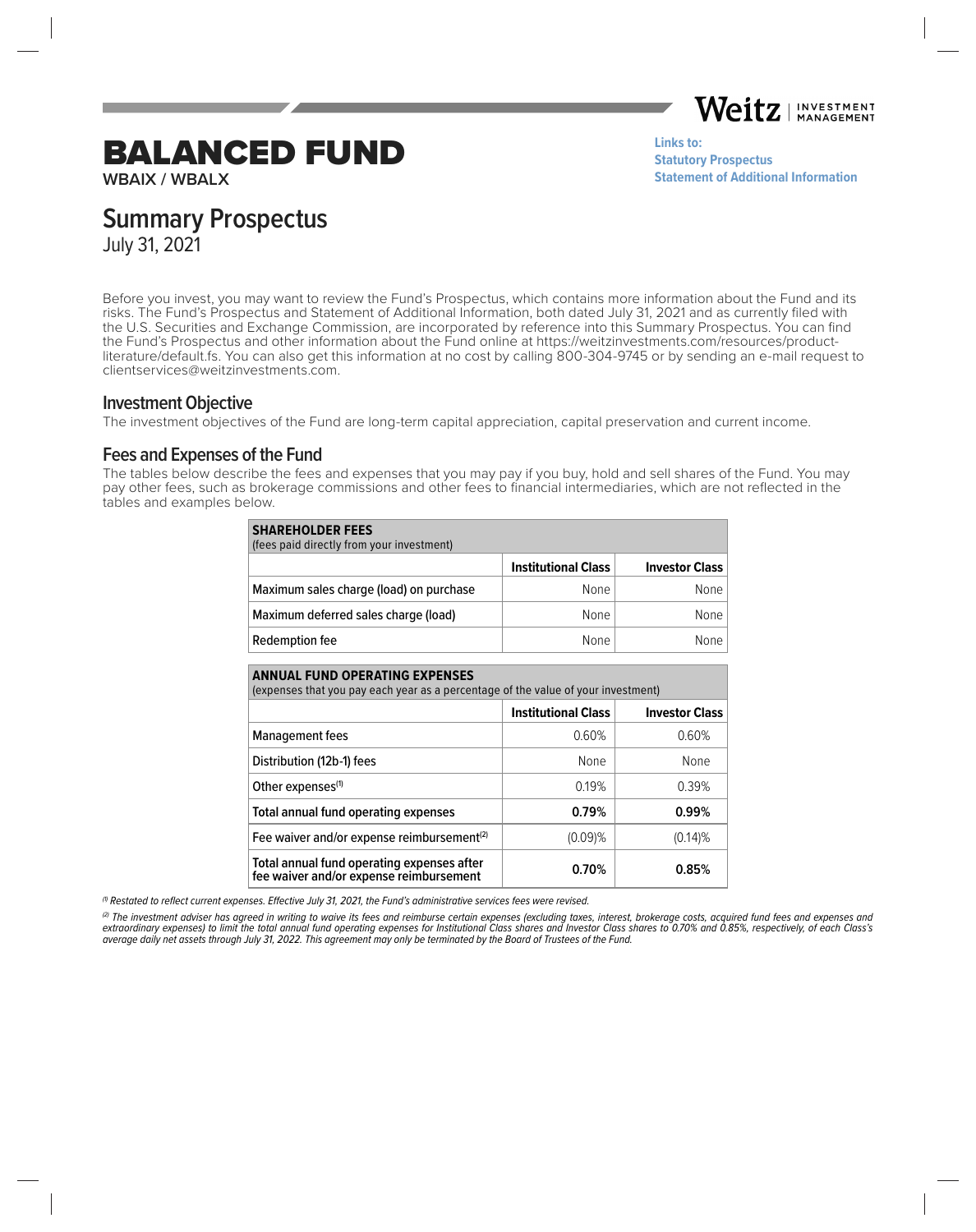# **Example**

This example is intended to help you compare the cost of investing in the Fund with the cost of investing in other mutual funds. The example assumes that you invest \$10,000 in the Fund for the periods indicated and then redeem in full at the end of each of the periods indicated. The example also assumes that your investment has a 5% return each year and the Fund's operating expenses remain the same each year. The example reflects the contractual fee waiver and/or expense reimbursement arrangement, if applicable, for the current duration of the arrangement only.

Although your actual costs may be higher or lower, based on these assumptions your costs would be:

|                            | 1 YEAR | <b>3 YEARS</b> | 5 YEARS | <b>10 YEARS</b> |
|----------------------------|--------|----------------|---------|-----------------|
| <b>Institutional Class</b> |        | \$243          | \$430   | \$970           |
| <b>Investor Class</b>      | \$87   | \$301          | \$533   | \$1.200         |

## **Portfolio Turnover**

The Fund pays transactions costs, such as commissions, when it buys and sells securities (or "turns over" its portfolio). A higher portfolio turnover rate may indicate higher transaction costs and may result in higher taxes when Fund shares are held in a taxable account. These costs, which are not reflected in annual Fund operating expenses or in the example, affect the Fund's performance. During the most recent fiscal year, the Fund's portfolio turnover rate was 29% of the average value of the portfolio.

# **Principal Investment Strategies**

The Fund invests primarily in a portfolio of equity and debt securities. Under normal circumstances, the Fund will invest at least 25% of its total assets in equity securities, such as common stocks and a variety of securities convertible into common stock such as rights, warrants and convertible preferred stock. Also, under normal circumstances, the Fund will invest at least 25% of its total assets in investment-grade debt securities (we consider investment grade to mean rated at least BBB- by one or more nationally recognized credit ratings firms) such as U.S. Government securities (including agency securities, and securities issued by government-sponsored enterprises such as Fannie Mae and Freddie Mac, including their mortgage-backed securities), corporate debt securities, other mortgage-backed securities and asset-backed securities. The Fund may also invest up to 20% of its total assets in debt securities which are unrated or non-investment grade (noninvestment grade securities are commonly referred to as "junk bonds"); however, U.S. Government securities, as described above, even if unrated, do not count toward this 20% limit.

The Fund may invest in the equity securities of issuers of all sizes. The Fund may invest in debt securities of all maturities. The Fund may invest in derivatives instruments, such as options, futures contracts, including interest rate futures, and options on futures. These investments will typically be made for investment purposes consistent with the Fund's investment objective and may also be used to mitigate or hedge risks within the portfolio or for the temporary investment of cash balances. These derivative instruments will count toward the Fund's "at least 25%" policy for investment grade debt securities only if the derivative instruments have economic characteristics similar to the securities included within that policy. The Fund may invest in equity or debt securities issued by non-U.S. issuers, which securities may be denominated in U.S. dollars or foreign currencies. As part of the Fund's strategy, the Fund may concentrate its investments in securities of relatively few issuers.

The Fund's investment strategy for equity securities (which we call "Quality at a Discount") is to buy above-average to highest-quality businesses, at prices that we believe are less than what the companies are worth. We assess a company's quality based on its competitive position, return on invested capital, ability to redeploy capital, cash flow consistency, financial leverage and management team. We compare the company's stock price to our estimate of business value, i.e., all the cash that the company will generate for its owners in the future. For each company, we look at a range of business value estimates. We then seek to buy stocks of companies that meet our quality criteria when they are priced are at a discount to our estimates of business value.

We invest with a multiple-year time horizon. We believe that purchasing stocks at prices less than our business value estimates provides opportunities for stock price appreciation, both as business values grow and as the market recognizes companies' values. Typically, we consider selling stocks as they approach or exceed our business value estimates. We may also sell stocks for other reasons, including for the purchase of stocks that we believe offer better investment opportunities.

The Fund's investment strategy with respect to debt securities is to select debt securities whose yield is sufficiently attractive in view of the risks of ownership. We consider a number of factors such as the security's price, coupon and yieldto-maturity, as well as the credit quality of the issuer in deciding whether to invest in a particular debt security. In addition, we review the terms of the debt security, including subordination, default, sinking fund and early redemption provisions.

We do not try to "time" the market. However, if there is cash available for investment and there are not securities that meet the Fund's investment criteria, the Fund may invest without limitation in high-quality cash and cash equivalents such as U.S. government securities or government money market fund shares. If the Fund takes such a defensive position, it may be temporarily unable to achieve its investment objective.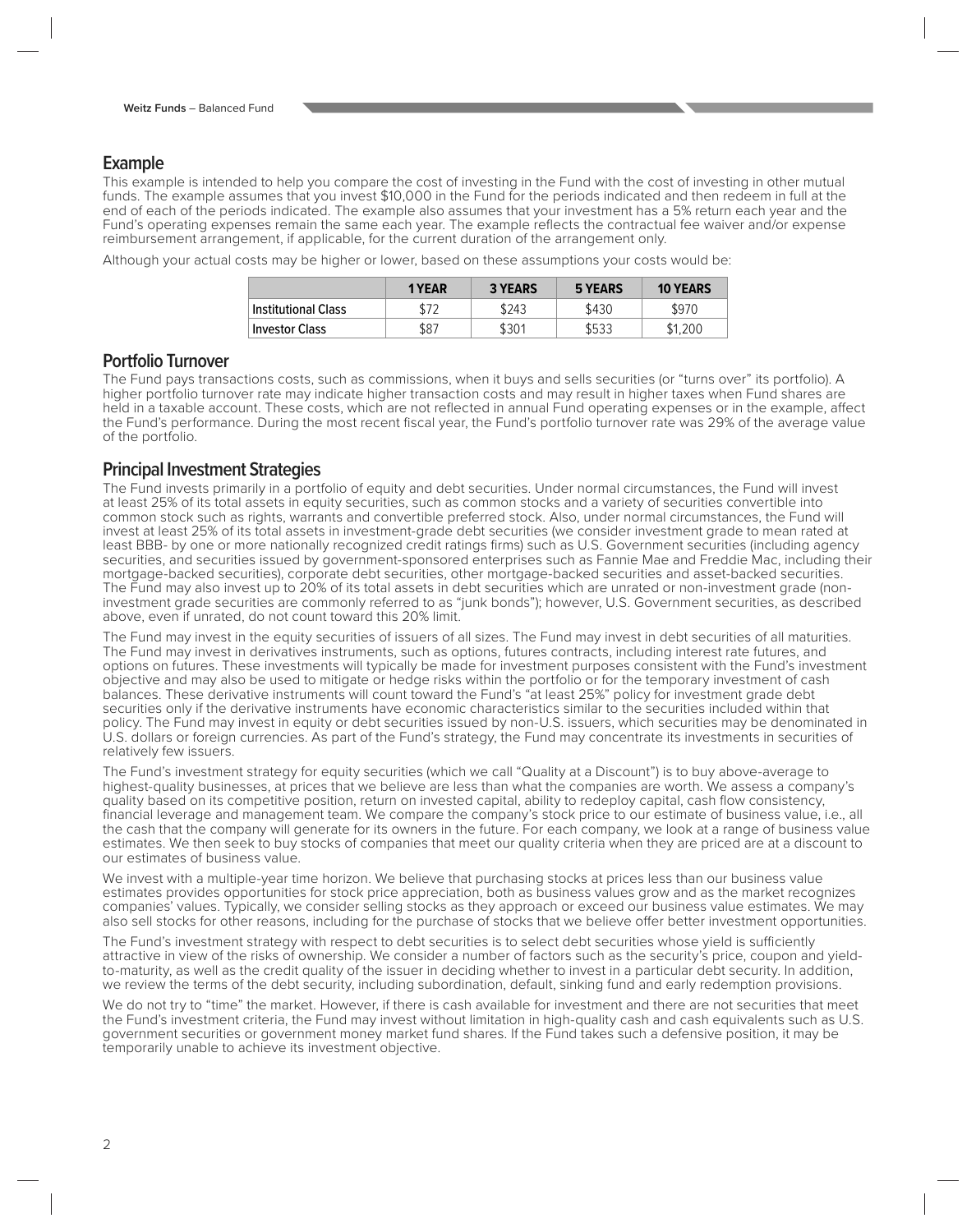# **Principal Investment Risks**

You should be aware that an investment in the Fund involves certain risks, including, among others, the following:

- Market Risk As with any mutual fund, investment return and principal value will fluctuate, depending on general market conditions and other factors. Market risk includes political, regulatory, economic, social and health risks (including the risks presented by the spread of infectious diseases) which can lead to increased market volatility and negative impacts on local and global financial markets, and the duration and severity of the impact of these risks on markets cannot be reasonably estimated. **You may lose money if you invest in the Fund.**
- **Active Management Risk** The investment adviser's judgment about the attractiveness, value or potential appreciation of the Fund's investments may prove to be incorrect. The Fund could underperform other funds with similar objectives or investment strategies, if the Fund's overall investment selections or strategies fail to produce the intended results.
- **Concentration Risk** The risk that the Fund's performance may be hurt disproportionately by the poor performance of relatively few stocks. The Fund tends to invest a high percentage of assets in its largest holdings.
- **Large Company Risk** Securities of large companies tend to have less overall volatility compared to those of mid-size and small companies; however, large companies may not be able to attain the high growth rates of successful mid-size or small companies. In addition, large companies may be less capable of responding to competitive challenges and disruptive changes.
- **Mid-Size Company Risk** Securities of mid-size companies may be more volatile and less liquid, compared to those of large companies, due to the mid-size companies' limited product lines, markets, financing sources and management depth. Also, securities of mid-size companies may be affected to a greater extent by the underperformance of a sector or changing market conditions.
- **Small Company Risk** Securities of small companies may be more volatile and less liquid, compared to those of large and mid-size companies, due to the small companies' size, limited product lines, markets, financing sources and management depth. Also, securities of small companies may be affected to a greater extent by the underperformance of a sector or changing market conditions.
- **Non-U.S. Securities Risk** The Fund may invest in securities issued by non-U.S. issuers, which securities may be denominated in U.S. dollars or foreign currencies. Investments in non-U.S. securities may involve additional risks including exchange rate fluctuation, political or economic instability, the imposition of exchange controls, expropriation, limited disclosure and illiquid markets.
- **Interest Rate Risk** Debt securities are subject to interest rate risk because the prices of debt securities tend to move in the opposite direction of interest rates. When interest rates rise, debt securities prices fall. When interest rates fall, debt securities prices rise. Changing interest rates may have sudden and unpredictable effects in the markets and on the Fund's investments. In general, debt securities with longer matures are more sensitive to changes in interest rates.
- **Credit Risk** The risk that the issuer of a debt security will fail to pay interest or principal in a timely manner or that negative perceptions of the issuer's ability to make such payments will cause the price of that security to fall. In general, lower-rated debt securities may have greater credit risk than investment grade securities.
- **Non-Investment Grade Debt (Junk Bond) Securities Risk** Non-investment grade debt securities (commonly referred to as "high yield" or "junk bonds") are speculative and involve a greater risk of default and price change than investment grade debt securities due to the issuer's creditworthiness. The market prices of these securities may fluctuate more than the market prices of investment grade debt securities and may decline significantly in response to adverse economic changes or issuer developments.
- **Call Risk** Certain debt securities may be called (redeemed) at the option of the issuer at a specified price before reaching their stated maturity date. Call risk is the risk, especially during periods of falling interest rates, that an issuer will call or repay a debt security before its maturity date, likely causing the Fund to reinvest the proceeds at a lower interest rate, and thereby decreasing the Fund's income.
- **Debt Securities Liquidity Risk** Debt securities purchased by the Fund that are liquid at the time of purchase may subsequently become illiquid due to, among other things, events relating to the issuer of the securities (e.g., changes to the market's perception of the credit quality of the issuer), market events, economic conditions, investor perceptions or lack of market participants. The Fund may be unable to sell illiquid securities on short notice or only at a price below current value.
- **Mortgage-Backed (and Other Asset-Backed) Securities Risk** Mortgage-backed securities (and other asset-backed securities) are generally structured for the securities holders to receive periodic payments as the securities issuer receives payments of principal and/or interest on the mortgages (or loans) in an underlying asset pool. Sometimes these securities are issued in separate tranches, which can mean the securities holders of one tranche receive payment in full before the securities holders of another tranche receive payments. Also sometimes credit support is provided for these securities, which can mean the securities issuer, an affiliated party or a third party provides additional assets, or makes additional promises, with respect to payment to the securities holders. Risks to the securities holders can include (i) the underlying asset pool may not pay as expected (which could mean sooner or later than expected), (ii) the securities issuer may have insufficient cash to make payment on the securities generally, or on certain tranches of securities and (iii) the credit support may be insufficient to make payment on the securities.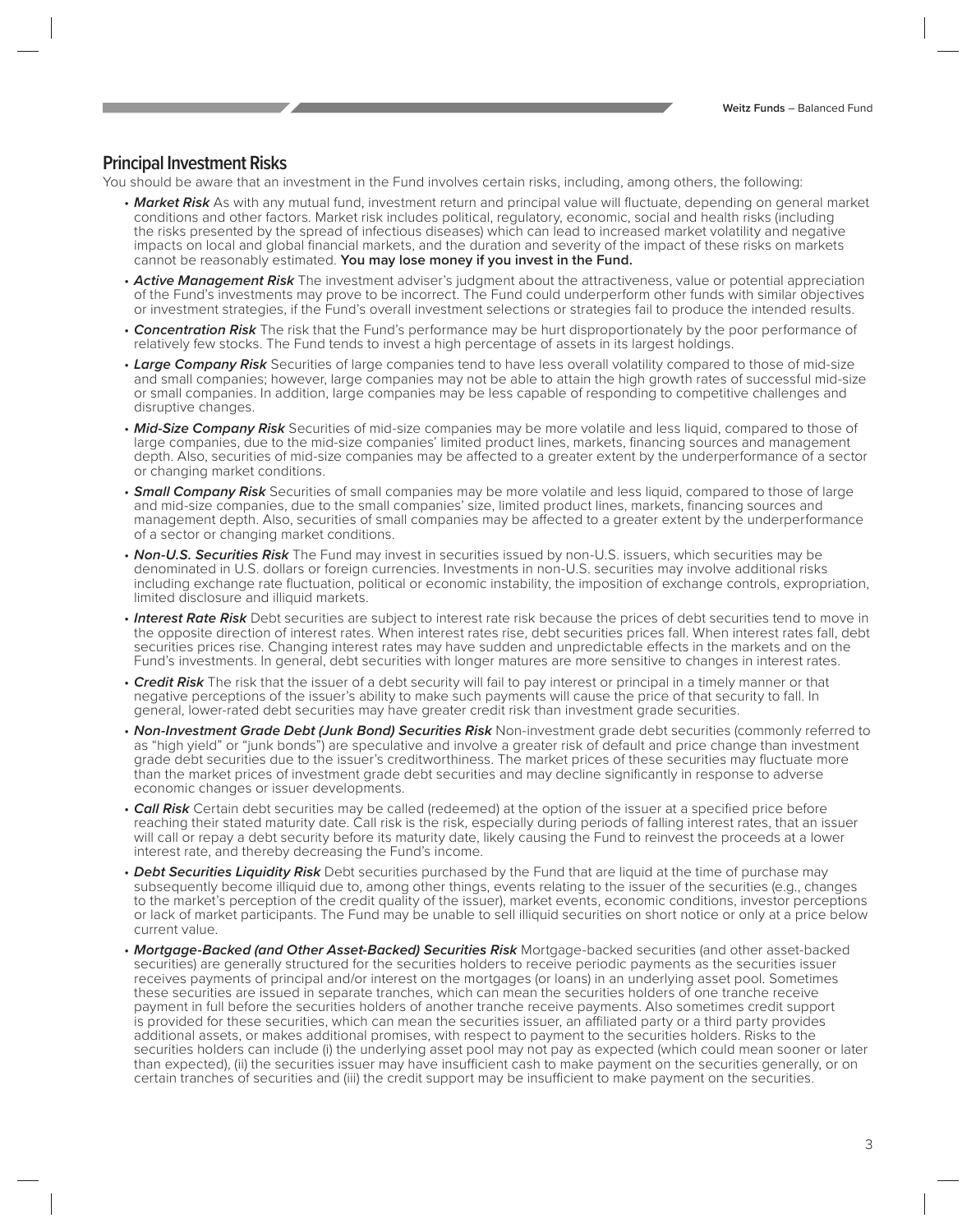- **Government-Sponsored Enterprises Risk** Obligations of U.S. Government agencies and authorities (such as Fannie Mae and Freddie Mac) are supported by varying degrees of credit but generally are not backed by the full faith and credit of the U.S. Government. No assurance can be given that the U.S. Government will provide financial support to its agencies and authorities if it is not obligated by law to do so. In addition, the value of obligations of U.S. Government agencies and authorities may be affected by changes in the credit rating of the U.S. Government.
- **Derivatives Risk** Derivatives are instruments, such as futures and forward contracts, whose value is derived from that of other assets, rates or indices. The use of derivatives may carry more risk than other types of investments. Derivatives are subject to a number of risks including counterparty, liquidity, interest rate, market, credit and management risks, and the risk of improper valuation. Changes in the value of a derivative may not correlate perfectly with the underlying asset, rate or index, and in some cases the Fund could lose more than the principal amount invested. Currently, the use of some derivatives requires the Fund to segregate liquid assets to cover the Fund's obligations under the derivatives agreement or as required by regulations.
- **Failure to Meet Investment Objective** There can be no assurance that the Fund will meet its investment objective.

Your investment in the Fund is not a bank deposit and is not insured nor guaranteed by the Federal Deposit Insurance Corporation (FDIC) or any other governmental agency.

#### **Performance**

The following chart and table provide an indication of the risks of investing in the Fund by showing changes in the Fund's performance from year to year over the period indicated and by showing how the Fund's average annual total returns for the periods indicated, both before and after taxes, compared to those of relevant broad-based securities market indices. The Morningstar Moderately Conservative Target Risk Index, the Fund's primary comparative index, is an asset allocation index maintained by Morningstar, Inc. which is intended to represent exposure to a diversified portfolio of equities and fixed-income investments. As of June 30, 2021, the Index represented exposure to a portfolio comprised of almost 60% fixed income, almost 40% equity and 1.25% in other assets/not classified. All Fund performance numbers are calculated after deducting fees and expenses, and all numbers assume reinvestment of dividends. Total returns shown include fee waivers and expense reimbursements, if any; total returns would have been lower had there been no waivers and/or reimbursements. The Fund's past performance is not necessarily an indication of how the Fund will perform in the future both before and after taxes. Updated performance information is available at weitzinvestments.com or by calling us toll-free at 800-304-9745.



# **Calendar Year Total Returns—Investor Class**

The year-to-date return for the Fund's Investor Class for the six months ended June 30, 2021 was 7.77%.

| BEST AND WORST PERFORMING QUARTERS<br>(during the period shown above) |                     |                     |
|-----------------------------------------------------------------------|---------------------|---------------------|
|                                                                       | <b>Quarter/Year</b> | <b>Total Return</b> |
| Best quarter                                                          | 4th quarter 2011    | 8.53%               |
| Worst quarter                                                         | 3rd quarter 2011    | $-9.19%$            |